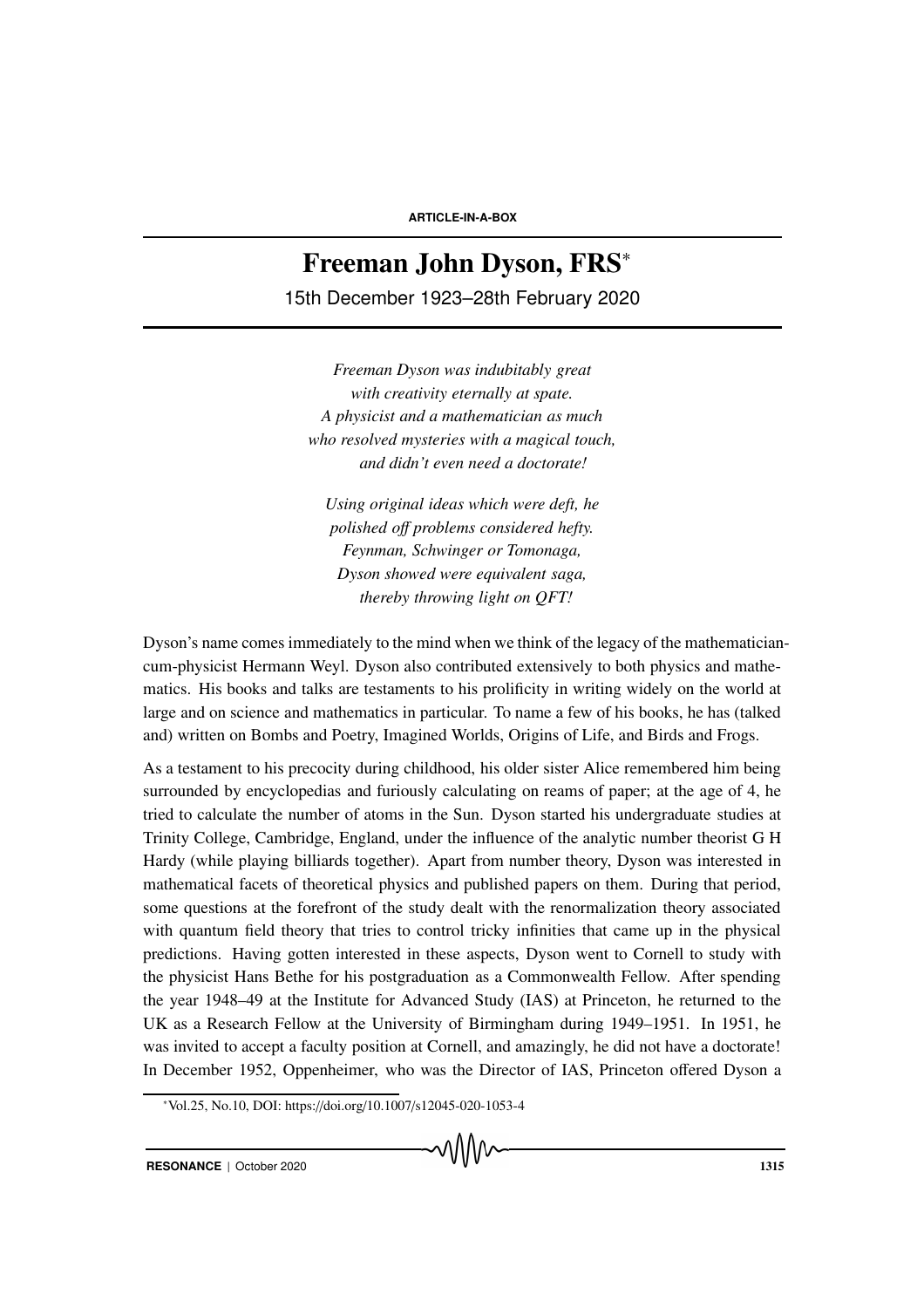## **ARTICLE-IN-A-BOX**

lifetime appointment at the Institute. He remained at the Institute throughout his career. Dyson grabbed the attention of the physicists' world first for his proof that the approaches to quantum electrodynamics by Feynman through his path diagrams and by Schwinger by his operator method were completely equivalent. In fact, it is said that initially Oppenheimer did not accept Dyson's assertion that these diverse approaches were the same, and after getting convinced of the correctness, Oppenheimer offered Dyson the position at IAS quipping, "for proving me wrong."

Dyson's seminal work on partitions in the 1940s was enormously influential. In it, he defined the notion of the rank of a partition to explain Ramanujan's congruences. One family of congruences still did not come under its ambit for which Dyson defined a hypothetical notion called the crank of a partition. He defined what properties it must possess if it were to exist. In that paper, he says, "Whatever the final verdict of posterity may be, I believe the "crank" is unique among arithmetical functions in having been named before it was discovered. May it be preserved from the ignominious fate of the planet Vulcan!"

Dyson was not only a leading scientist and mathematician, he was a humanist in a deeper sense of the word, and wrote copiously on all aspects of life. On the origin of life, he propounded a dual origin theory, towards which there is no direct evidence as of now. The nomenclature "green technology" is due to Dyson. In his book, *The Sun, the Genome and the Internet* published in 1999, he envisaged designing of new species of plants and other organisms to meet human needs. He thought of solar energy as powering these technologies, and vociferated that genetically engineered crops could help alleviate rural poverty, and lead to an equitable distribution of wealth. In his words, "with all three components (those mentioned in the title) in place, every village in Africa could enjoy its fair share of the blessings of civilization." Dyson thought of a genetically modified tree (now called Dyson tree) that could grow on comets which could be engineered to have hollow spaces of atmosphere to breath, so that humanity could have a self-sustaining habitat outside the solar system as well.

During 1957–61, Dyson worked on Project Orion, which was a programme to directly propel spacecrafts through atomic explosions behind the craft. The prototype had also been tested. However, the Partial Test Ban Treaty (PTBT) of 1963, which bans testing in outer space (which Dyson himself supported), led to the shelving of Project Orion in 1965. In fact, Dyson became a part of a team (called TRIGA) in 1958 to design safe nuclear reactors for producing medical isotopes in hospitals.

The contributions of Dyson are so numerous that only a few can be described in some detail in a publication like *Resonance*. In this issue, there is one article by Patrick Dasgupta outlining Dyson's manifold contributions to physics and one on his mathematical contributions by the